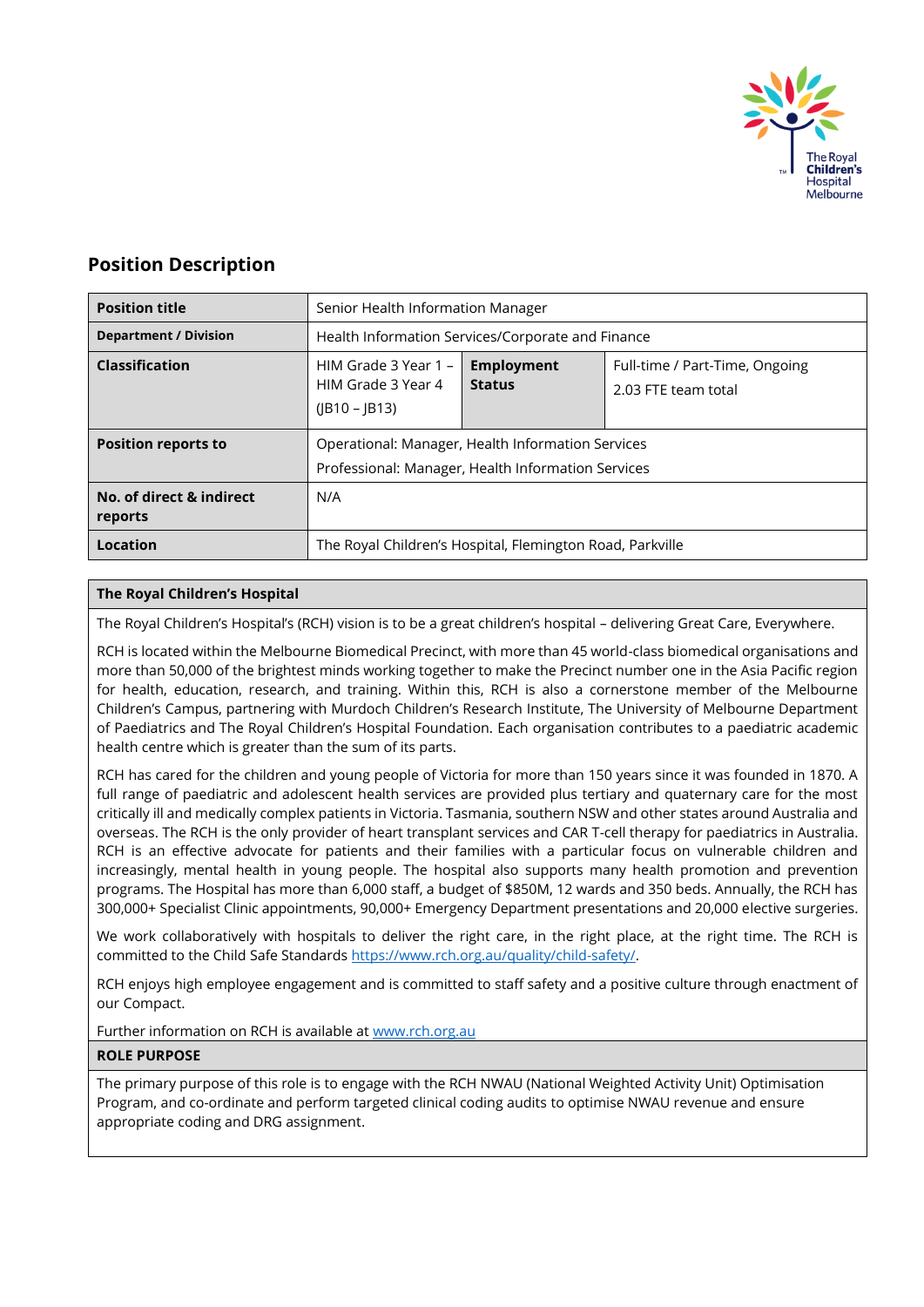

## **KEY ACCOUNTABILITIES**

## **All audit team members:**

- Perform targeted clinical coding audits as part of the NWAU Optimisation Program to optimise NWAU revenue
- Work closely with the other Health Information Manager internal auditors (Senior HIMs) to ensure all NWAU Optimisation Program requirements are met
- Enter and manipulate audit results into spreadsheets
- Send documentation queries to clinicians via the EMR (Electronic Medical Record) system
- Ability to accurately assign diagnosis and procedure codes in accordance with the ICD-10-AM/ACHI coding classification and the Australian Coding Standards
- Perform clinical coding in a timely manner on a regular basis
- Participate in departmental quality improvement activities
- Build working relationships with other HIMs, Clinical Coders and clerical team
- Attend appropriate meetings relevant to role and responsibilities
- Participate in any other projects allocated by Manager, Health Information Services

## **The following responsibilities are divided amongst audit team members:**

- Preparation of monthly NWAU optimisation audit episode selection reports
- Provide ongoing education to the coding team based on the findings of the audits
- Preparation of audit result reports for relevant Committee meetings and bi-annual trend reports
- Liaise with clinicians and Medical Workforce Unit to ensure documentation queries are actioned
- Create and update documentation query templates in EMR
- Provide casemix education to clinicians and other health professionals
- Liaise with Decision Support Unit and ICT with data and reporting requirements as required
- Coordinate and liaise with the contract auditors
- Prepare and perform regular HAC (Hospital Acquired Complication) audits
- Prepare and perform regular dialysis audits
- Prepare and perform quarterly/ad hoc audits

#### **QUALIFICATIONS AND EXPERIENCE**

#### **Essential:**

- Health Information Management degree qualification or equivalent
- Eligible for membership of the Health Information Management Association of Australia
- Willingness to take on new challenges, self-educate and learn from others

#### **Desirable:**

- Paediatric coding experience is an advantage
- Retrospective clinical coding auditing experience
- At least 7 years' experience as a Health Information Manager performing clinical coding
- Acute hospital experience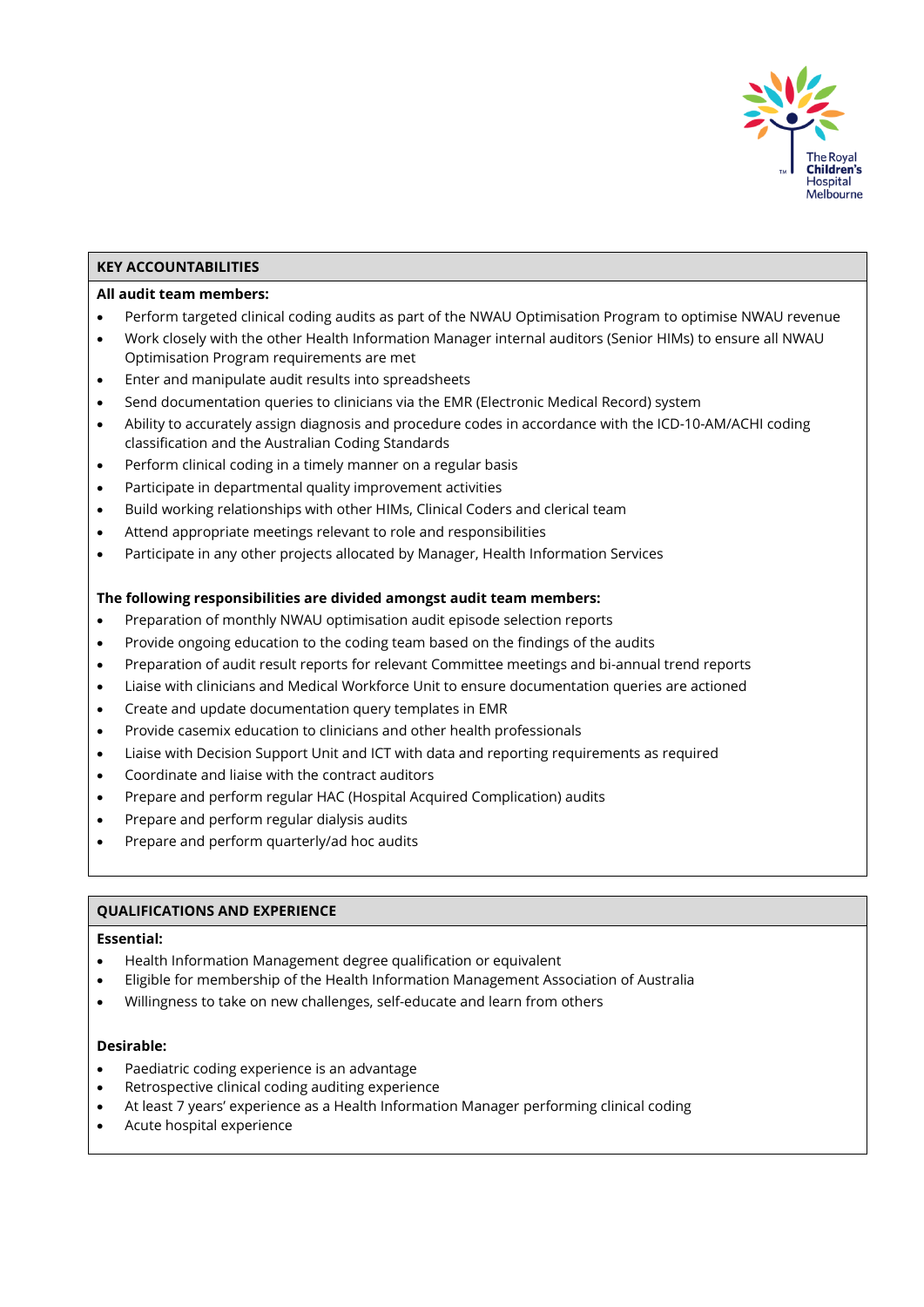

## **KEY SELECTION CRITERIA**

- Have a sound knowledge of ICD-10-AM/ACHI coding processes and apply them accurately in accordance with the Australian Coding Standards
- Have a sound knowledge of Casemix funding, AR-DRGs and NWAUs
- Have a sound knowledge of retrospective NWAU optimisation audits and/or coding quality audits
- Demonstrated experience in working autonomously as well as part of a team
- Demonstrated ability to communicate effectively with all levels of staff
- Demonstrated ability to co-ordinate tasks, set priorities and work to timelines
- Proficient level of MS Excel skills

#### **OTHER REQUIREMENTS**

- Employees are required to undertake a National Criminal Record Check and a Working with Children Check prior to commencing employment
- Employees are required to maintain a valid Working with Children Check throughout their employment
- Employees are required to maintain compliance with RCHs "Staff Immunisation Prevention of Vaccine Preventable Diseases" procedure

## **IMPORTANT INFORMATION**

All employees are required to adhere to the Royal Children's Hospital Values:

- Unity We work as a team and in partnership with our communities
- Respect We respect the rights of all and treat people the way we would like them to treat us
- Integrity We believe that how we work is as important as the work we do
- Excellence We are committed to achieving our goals and improving outcomes

# **RCH COMPACT**

All new and existing employees commit to the RCH Compact to contribute to a strong and respectful culture.

- We do better work caring for children and families when we also care for each other
- I bring a positive attitude to work I share, I laugh, I enjoy other's company
- I take responsibility for my behaviour and its impact on others
- I am curious and seek out ways to constantly learn and improve
- I celebrate the good stuff, the small stuff, the big stuff it all matters
- I speak up when things aren't right
- I value the many different roles it takes to deliver great patient care
- I actively listen because I want to understand others and make better decisions
- I am inclusive and value diversity
- When it comes to teamwork, I don't hold back I'm all in

# **QUALITY, SAFETY AND IMPROVEMENT**

RCH employees have a responsibility and accountability to contribute to the organisation's commitment to Quality, Safety and Improvement by: